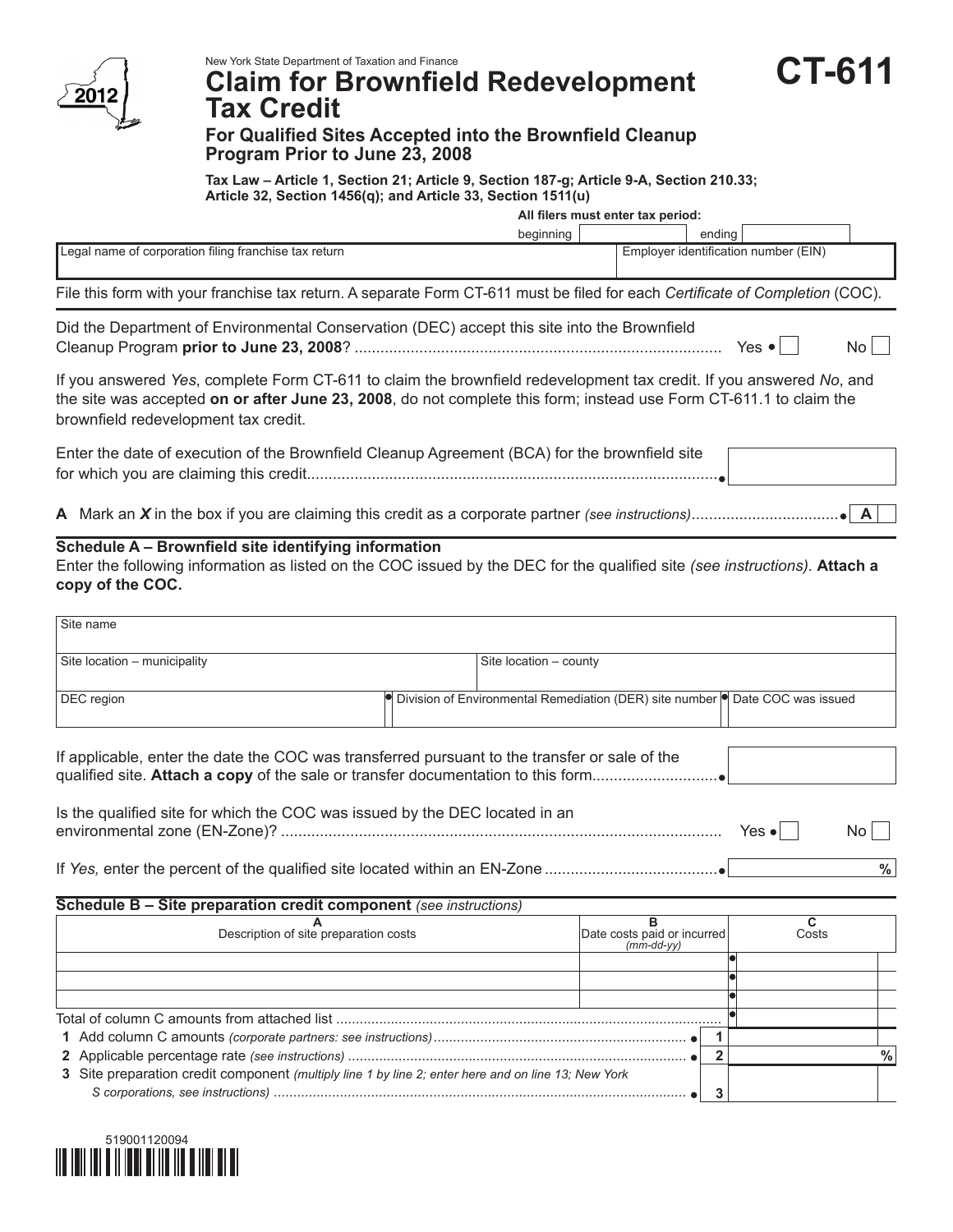|                                                                                                      |               | Schedule C - Tangible property credit component (see instructions) |                 |  |  |                     |   |
|------------------------------------------------------------------------------------------------------|---------------|--------------------------------------------------------------------|-----------------|--|--|---------------------|---|
| Description of qualified property<br>(list items separately)                                         | Principal use | Date placed in service<br>(mm-dd-yy)                               | Life<br>(years) |  |  | Cost or other basis |   |
|                                                                                                      |               |                                                                    |                 |  |  |                     |   |
|                                                                                                      |               |                                                                    |                 |  |  |                     |   |
|                                                                                                      |               |                                                                    |                 |  |  |                     |   |
|                                                                                                      |               |                                                                    |                 |  |  |                     |   |
|                                                                                                      |               |                                                                    |                 |  |  |                     |   |
|                                                                                                      |               |                                                                    |                 |  |  |                     | % |
| 6 Tangible property credit component (multiply line 4 by line 5; enter here and on line 14; New York |               |                                                                    |                 |  |  |                     |   |
|                                                                                                      |               |                                                                    |                 |  |  |                     |   |

### **Schedule D – On-site groundwater remediation credit component** *(see instructions)*

| Description of groundwater remediation costs                                                              | Date costs paid or incurred |   | Costs |      |
|-----------------------------------------------------------------------------------------------------------|-----------------------------|---|-------|------|
|                                                                                                           |                             |   |       |      |
|                                                                                                           |                             |   |       |      |
|                                                                                                           |                             |   |       |      |
|                                                                                                           |                             |   |       |      |
|                                                                                                           |                             |   |       |      |
|                                                                                                           |                             |   |       | $\%$ |
| 9 On-site groundwater remediation credit component (multiply line 7 by line 8; enter here and on line 15; |                             |   |       |      |
|                                                                                                           |                             | a |       |      |

**Schedule E – Recapture of credit taken in previous tax years** *(attach additional sheets if necessary, see instructions)* **Recapture of tangible property credit component for property that ceases to be in qualified use:**

|         | Description of property                                                                   | в<br>Date property<br>was placed<br>in service<br>$(mm-dd-vv)$ | Date property<br>ceased<br>to qualify<br>$(mm$ -dd-yy $)$ | D<br>Life<br>(months) | Е<br>Unused<br>life<br>(months) | Percentage<br>$\left(\text{col } E \div \text{col } D\right)$ | Tangible property<br>credit component<br>previously allowed |    | н<br>Recaptured<br>tangible<br>property<br>credit component<br>(column F x column G) |
|---------|-------------------------------------------------------------------------------------------|----------------------------------------------------------------|-----------------------------------------------------------|-----------------------|---------------------------------|---------------------------------------------------------------|-------------------------------------------------------------|----|--------------------------------------------------------------------------------------|
|         |                                                                                           |                                                                |                                                           |                       |                                 |                                                               |                                                             |    |                                                                                      |
|         |                                                                                           |                                                                |                                                           |                       |                                 |                                                               |                                                             |    |                                                                                      |
|         |                                                                                           |                                                                |                                                           |                       |                                 |                                                               |                                                             |    |                                                                                      |
|         | Total of column H amounts from attached list …………………………………………………………………………………              |                                                                |                                                           |                       |                                 |                                                               |                                                             |    |                                                                                      |
|         |                                                                                           |                                                                |                                                           |                       |                                 |                                                               |                                                             |    |                                                                                      |
|         | Recapture if COC is revoked (see instructions):                                           |                                                                |                                                           |                       |                                 |                                                               |                                                             |    |                                                                                      |
|         |                                                                                           |                                                                |                                                           |                       |                                 |                                                               |                                                             |    |                                                                                      |
| 11 b    |                                                                                           |                                                                |                                                           |                       |                                 |                                                               |                                                             |    |                                                                                      |
| 11с     |                                                                                           |                                                                |                                                           |                       |                                 |                                                               |                                                             |    |                                                                                      |
| $12 \,$ | Enter line 10 amount or sum of lines 11a through 11c (enter here and on line 17; New York |                                                                |                                                           |                       |                                 |                                                               |                                                             |    |                                                                                      |
|         |                                                                                           |                                                                |                                                           |                       |                                 |                                                               |                                                             |    |                                                                                      |
|         | <b>Credit summary</b> (New York S corporations do not complete this section)              |                                                                |                                                           |                       |                                 |                                                               |                                                             |    |                                                                                      |
| 13      |                                                                                           |                                                                |                                                           |                       |                                 |                                                               |                                                             | 13 |                                                                                      |
| 14      |                                                                                           |                                                                |                                                           |                       |                                 |                                                               |                                                             |    |                                                                                      |
| 15      |                                                                                           |                                                                |                                                           |                       |                                 |                                                               |                                                             |    |                                                                                      |
| 16      |                                                                                           |                                                                |                                                           |                       |                                 |                                                               |                                                             | 16 |                                                                                      |
| 17      |                                                                                           |                                                                |                                                           |                       |                                 |                                                               |                                                             |    |                                                                                      |
|         |                                                                                           |                                                                |                                                           |                       |                                 |                                                               |                                                             |    |                                                                                      |